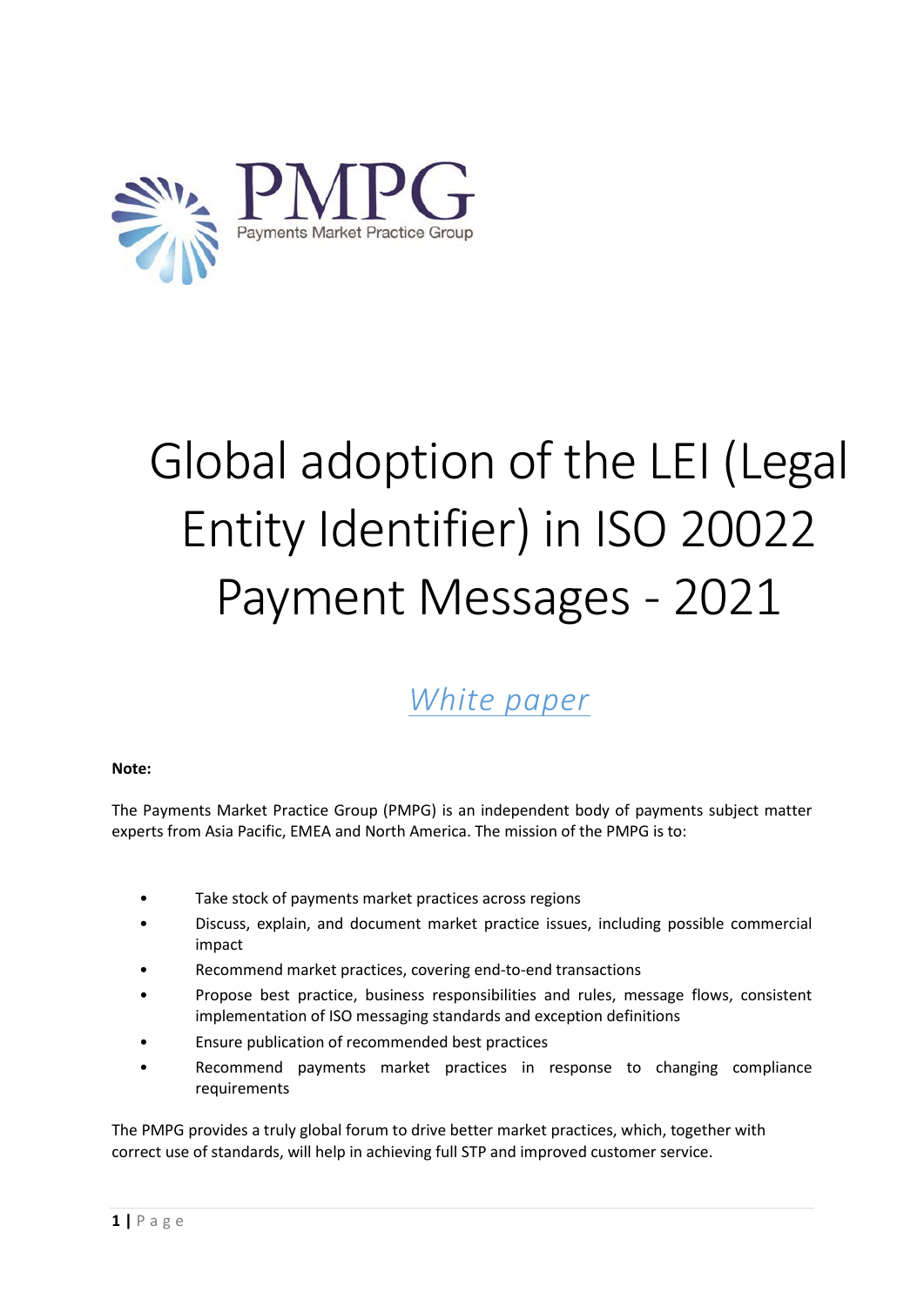# <span id="page-1-0"></span>Table of Contents

| 3.2 Use case 2 - Know Your Customer (KYC), Screening for Customer on-boarding 9               |
|-----------------------------------------------------------------------------------------------|
|                                                                                               |
|                                                                                               |
|                                                                                               |
| 3.4 Use Case 4 - Corporate Treasurer - Fraud detection and fight against vendor scams  12     |
| 3.4.1 Use Case 4 - Corporate Treasurer - Fraud detection and fight against vendor scams -     |
|                                                                                               |
| 3.5.1 Use case 5 - Account to account owner Validation 2 Scenarios:- a) Conformation Of Payee |
|                                                                                               |
|                                                                                               |
|                                                                                               |
|                                                                                               |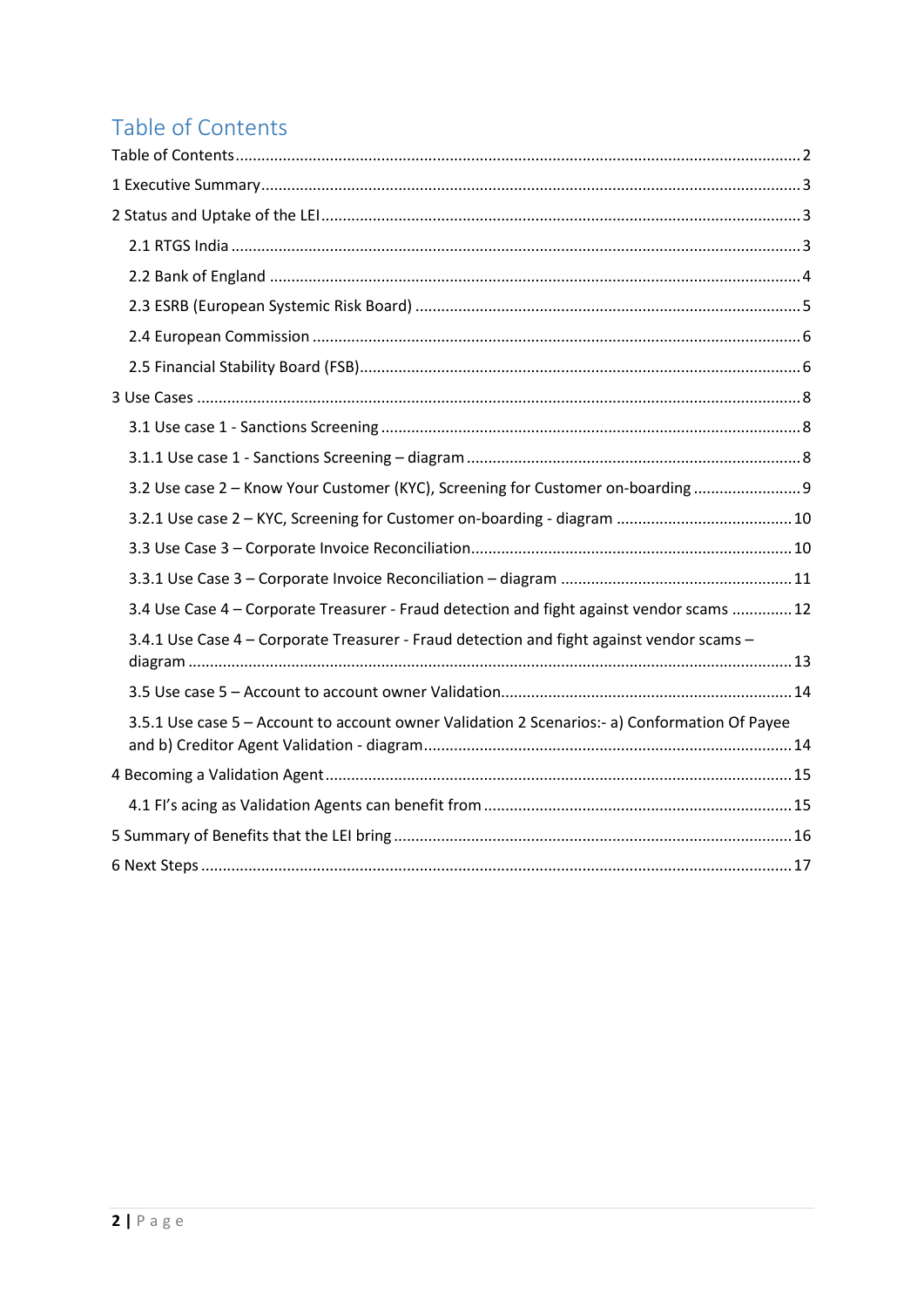# <span id="page-2-0"></span>1 Executive Summary

The Payment Market Practice Group (PMPG) have previously published three papers on the use of LEI.

- [LEI in the Payments Market 2017](https://www.swift.com/about-us/community/swift-advisory-groups/payments-market-practice-group/disclaimer/swift-payments-market-practice-group-document-centre) https://www.swift.com/swift-resource/39741/download
- LEI in the Payments Market 2017- https://www.swift.com/swift-resource/139861/download
- [The Adoption of LEI in Payment Messages in 2019](https://www.swift.com/about-us/community/swift-advisory-groups/payments-market-practice-group/disclaimer/swift-payments-market-practice-group-document-centre) [https://www.swift.com/swift](https://www.swift.com/swift-resource/229631/download)[resource/229631/download](https://www.swift.com/swift-resource/229631/download)

When these white papers were written, the SWIFT FIN MT<sup>[1](#page-2-3)</sup> format was still in use which meant that the ability to utilize the LEI was limited.

With the implementation of ISO 20022 across multiple Market Infrastructures and Cross Border messaging, the benefits of the LEI can be fully realised.

This paper sets out to provide Market Practices on the LEI as an identifier in payments and to provide clear use cases, with benefits for participants, for more transparent, efficient and secure payments.

LEI provides improvements across numerous use cases, this paper provides an overview of how the LEI can be used in the Sanctions screening space (with even more potential improvements once the regulators come on board and add the LEI into the sanctions screening lists) reducing fraud for Corporate Treasurers, account to account owner validation and also improvements across the industry for Know your Customer (KYC) processes.

# <span id="page-2-1"></span>2 Status and Uptake of the LEI

Countries are moving to adopt LEI as a mandatory requirement in their ISO 20022 messages. So market participants will need to be prepared for this even if there are countries that don't mandate the LEI. This section outlines the current status of the update of the LEI across the globe.

#### <span id="page-2-2"></span>2.1 RTGS India

Effective from April 1, 2021 issued under Section 10 (2) read with Section 18 of Payment and Settlement Systems Act, 2007 (Act 51 of 2007) States that all non-individual customers initiating or receiving transactions of ₹50 crore and above through RTGS and / or NEFT must provide an LEI within the payment message.

#### **Technical guidance on how the LEI should be carried:**

In NEFT payment messages, the field 7495 is a free format optional field consisting of 6 lines with 35 characters each with alphanumeric options. The first two lines of this field shall be used for capturing sender and beneficiary customer LEI information, in that order, where applicable and available.

<span id="page-2-3"></span> $\frac{1}{1}$ The SWIFT MT message standard is split into four areas, **Payments, Trade Services, Securities and Trading**. A complete inventory of available SWIFT MT messages can be found on SWIFT's website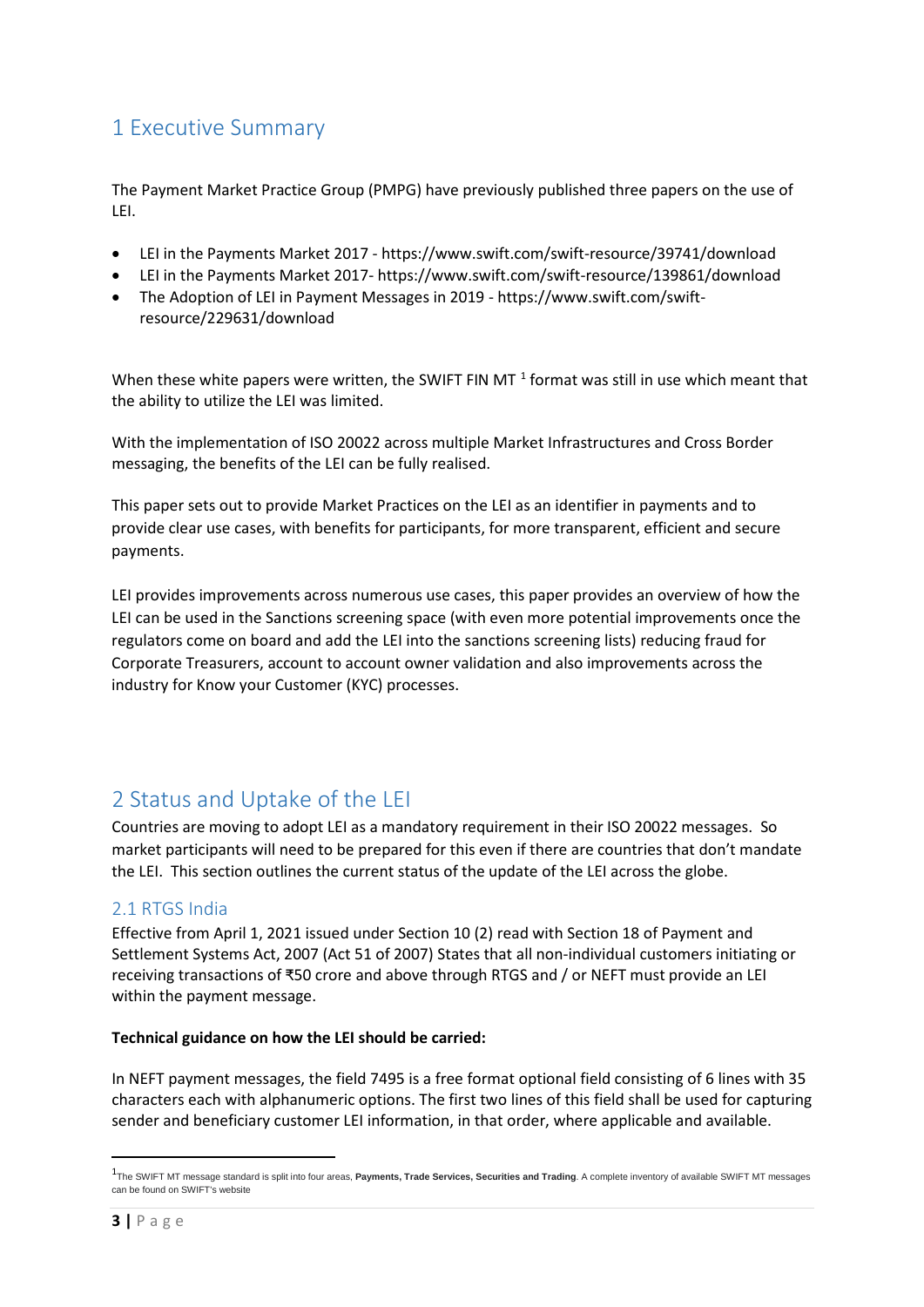When LEI information is captured, narration, remarks, etc., shall be part of last 4 lines of the field. The sender and beneficiary information shall be captured in following format:

7495: line 1 -> SL/20 digit sender LEI/

line 2 -> BL/20 digit beneficiary LEI/

ii. In RTGS customer payment and inter-bank messages, the optional field "<-RmtInf->" has 4 repeat tags with each having 140 characters. The first two loops of this field shall be used for capturing sender and beneficiary customer LEI information, in that order, where applicable and available. When LEI information is captured, narration, remarks, etc., shall be part of last two repeating loops of the field. The sender and beneficiary information shall be captured in following format:

<-RmtInf-> loop 1 -> /SL/20 digit sender LEI/

loop 2 -> /BL/20 digit beneficiary LEI/

#### <span id="page-3-0"></span>2.2 Bank of England

#### **From Phase 2.1 (February 2023):**

Along with Purpose Codes, LEIs will be introduced into ISO 20022 standard CHAPS payment messages from February 2023 on an 'optional to send' basis. The Bank of England encourages all CHAPS Direct Participants (DPs) to start using LEIs as early as possible, once the DP is capable of sending enhanced data. However, this will not be made mandatory until spring 2024. This allows DPs time to introduce LEIs and capabilities based on this data gradually, without the risk of incorrect LEI usage. The Bank of England will however monitor the use of LEIs in payments during this optional send period.

#### **From Phase 4 (Spring 2024):**

The Bank of England will start mandating LEIs to be used in by certain circumstances, with a vision to widen out the requirement to all participants over time. The Bank of England will mandate the use of the LEI where the payment involves a transfer of funds between Financial Institutions. This will be defined by a CHAPS payment made via a pacs.009 payment message or via a pacs.008 payment message where the ultimate sender and ultimate beneficiary are both Prudential Regulation Authority (PRA) authorised deposit-takers or broker-dealers, or a Financial Market Infrastructure supervised by the Bank of England.

Most institutions that make these payments already possess LEIs. Although not mandatory for others at this stage, the Bank of England strongly encourages other institutions to apply for an LEI, and to prepare and implement necessary changes, particularly where firms may already be planning system changes, in anticipation of the Bank of England extending its LEI mandate. The Bank of England notes that the earlier firms adopt the LEI, the sooner they will derive its benefits. The Bank of England will monitor the use of LEI for all transactions and will keep under review whether the mandatory requirement to include LEI data should be extended to all CHAPS payments.

As LEIs become more prevalent, the Bank of England will expand their requirement in CHAPS payment messages to more users. As mentioned above, the Bank of England is working with all relevant stakeholders to progress the uptake and implementation of LEIs in the UK. The Bank of England also recognises CHAPS as a useful mechanism to extend the uptake of LEIs in the UK. The Bank of England will monitor the uptake and use of LEIs for CHAPS payments and the rate of adoption across the wider UK economy and will use this information to review and determine how the mandatory requirements to include Purpose Code data should be extended to all CHAPS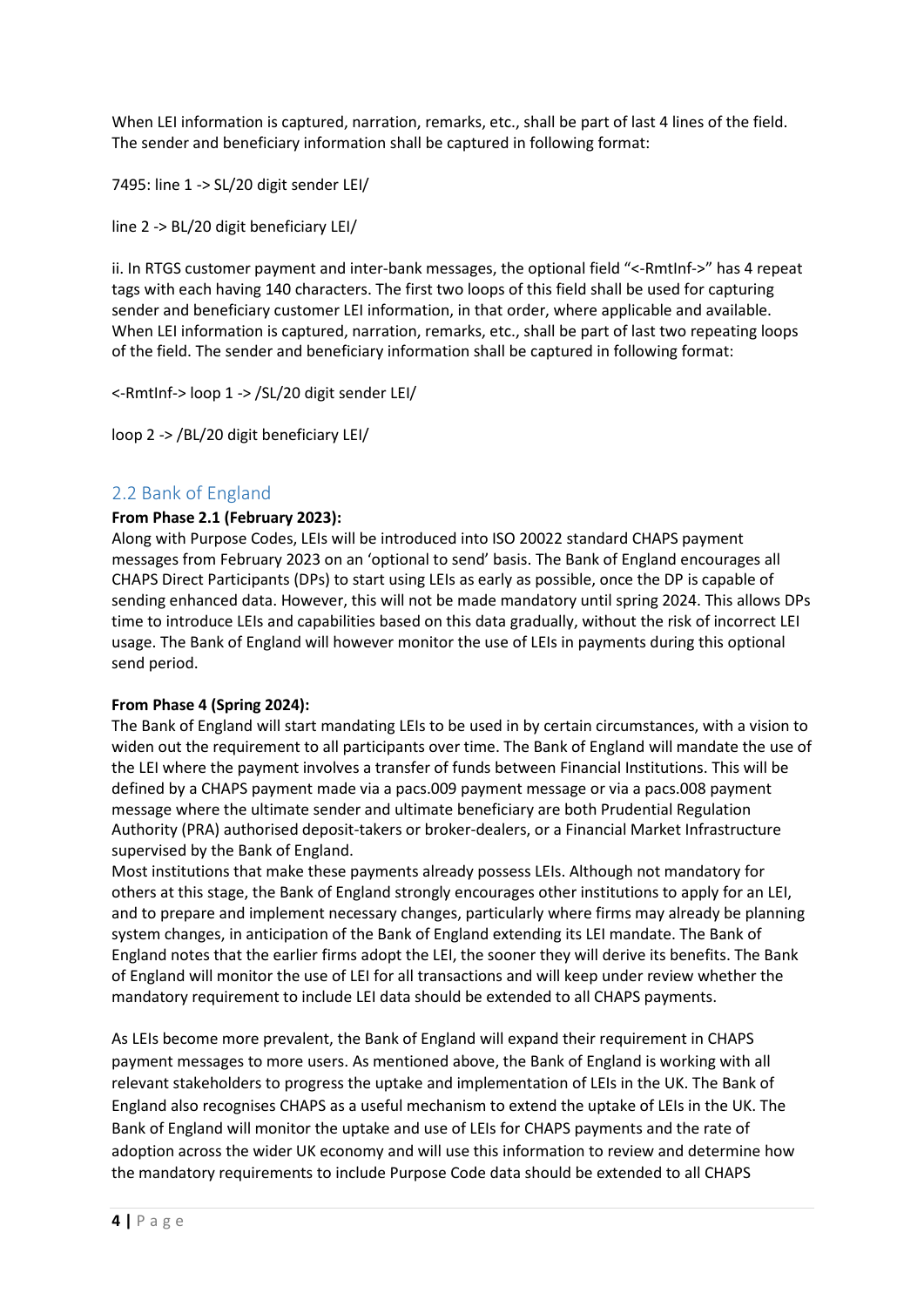payments. The Bank of England will provide industry with at least 18 months' notice in advance of extending any mandatory requirements for LEIs.

#### <span id="page-4-0"></span>2.3 ESRB (European Systemic Risk Board)

The ESRB has published a [Recommendation on identifying legal entities](https://www.esrb.europa.eu/pub/pdf/recommendations/esrb.recommendation201126_on_identifying_legal_entities%7E89fd5f8f1e.en.pdf?f0a0cbe6a04176db31770ccf6899adb3) which holds 2 recommendations: -

#### **Recommendation A – Introduction of a Union framework on the use of the legal entity identifier**

1. The Commission is recommended to propose that Union legislation incorporates a common Union legal framework governing the identification of legal entities established in the Union that are involved in financial transactions by way of a legal entity identifier (LEI), paying due regard to the principle of proportionality, taking into account the need to prevent or mitigate systemic risk to financial stability in the Union and thereby achieving the objectives of the internal market.

2. The Commission is recommended to propose that Union legislation that imposes an obligation on legal entities to report financial information, while paying due regard to the principle of proportionality, include the obligation to identify by way of an LEI: (a) the legal entity subject to the reporting obligation; and (b) any other legal entity about which information must be reported and which has an LEI.

3. The Commission is recommended to propose that Union legislation incorporates an obligation on authorities to identify by way of its LEI any legal entity about which they publicly disclose information and which has an LEI, paying due regard to the principle of proportionality, as expressed in the Recommendation.

By 30 June 2023, the Commission is requested to deliver to the European Parliament, to the Council and to the ESRB a report on the implementation of Recommendation A.

#### **Recommendation B – Use of the legal entity identifier until the possible introduction of Union legislation**

Pending any action taken by the Commission to comply with Recommendation A and the possible introduction of corresponding Union legislation, it is recommended that to the extent permitted by law and subject to the principle of proportionality:

1. the relevant authorities require or, where applicable, continue to require, all legal entities involved in financial transactions under their supervisory remit to have an LEI;

2. the authorities, when drafting, imposing, or amending financial reporting obligations include or, where applicable, continue to include, in such obligations an obligation to identify by way of an LEI: (a) the legal entity subject to the reporting obligation; and (b) any other legal entity about which information must be reported and which has an LEI;

3. the authorities identify or, where applicable, continue to identify, by way of its LEI, any legal entity about which they publicly disclose information and which has an LEI.

By 31 December 2021, the addressees of Recommendation B are requested to deliver to the European Parliament, to the Council, to the Commission and to the ESRB a report on the implementation of Recommendation B.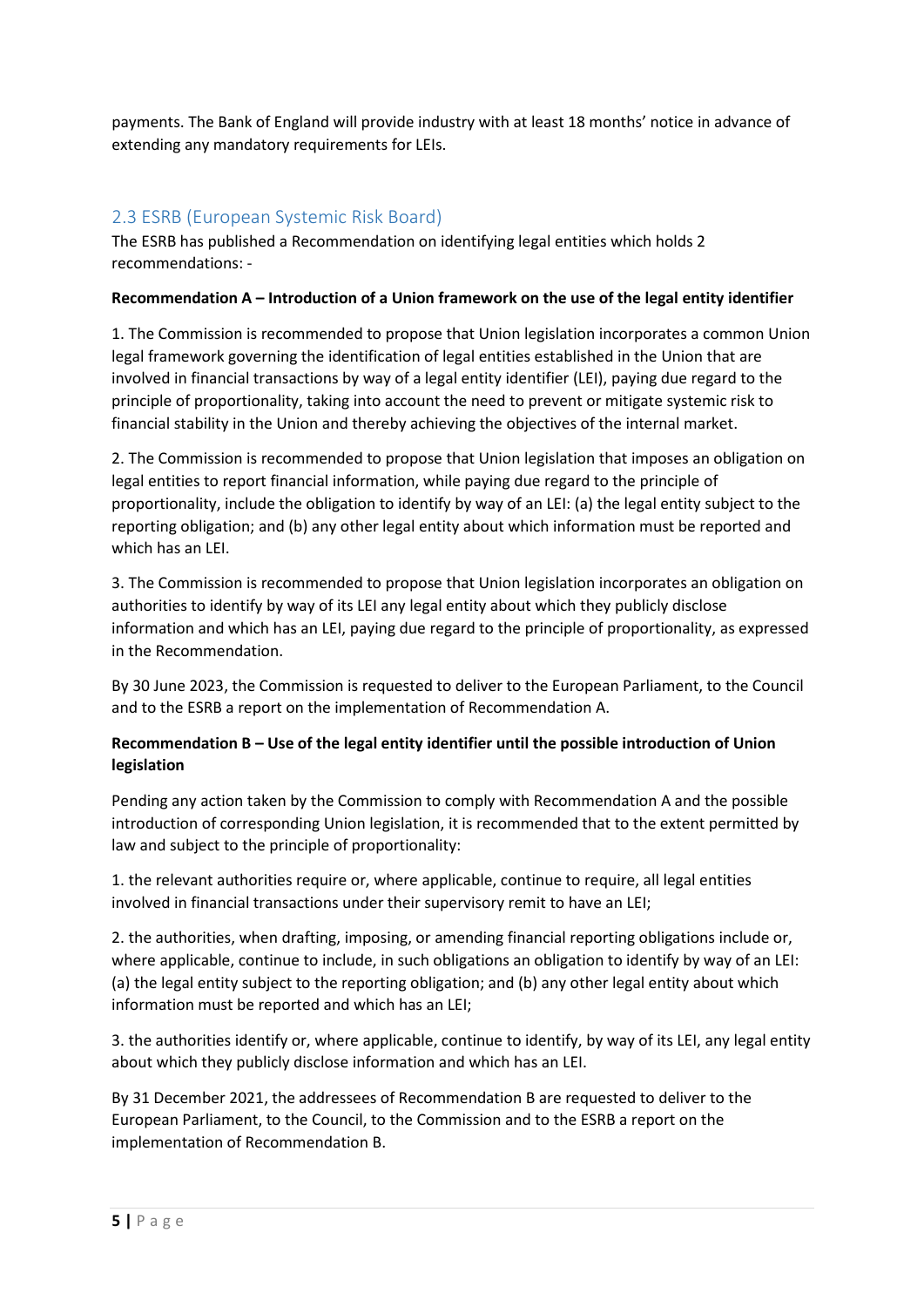#### <span id="page-5-0"></span>2.4 European Commission

On July 20th, the European Commission (EC) released its AML Package. Within the package, the EC officially recognized the value of the Legal Entity Identifier (LEI) as a unique mechanism capable of supporting transparency within any ecosystem, by formalizing it as an important component of future AML/CFT efforts:

(A) Under the AML [Regulation,](https://ec.europa.eu/finance/docs/law/210720-proposal-aml-cft_en.pdf) Article 18 - Identification and verification of the customer's identity, the LEI is required, where available, for the identification of a legal entity; for a trustee of an express trust or a person holding an equivalent position in a similar legal arrangement and for other organizations that have legal capacity under national law.

(B) The [Revision of the 2015 Regulation on Transfers of Funds](https://ec.europa.eu/finance/docs/law/210720-proposal-funds-transfers_en.pdf) ensures that EU AML/ CFT rules are extended beyond their current remit, to fully apply to the crypto sector. This will ensure full traceability of crypto-asset transfers and allow the prevention and detection of their potential use for money laundering or terrorism financing.

In section (25), which outlines that transfers of funds or crypto-assets from the Union to outside the Union should carry complete information on the payer and payee, a new requirement has been introduced: "*Complete information on the payer and the payee should include the Legal Entity Identifier (LEI) when this information is provided by the payer to the payer's service provider, since that would allow for better identification of the parties involved in a transfer of funds and could easily be included in existing payment message formats such as the one developed by the International Organisation for Standardisation for electronic data interchange between financial institutions*."

In a later section that outlines the obligations on the payment service provider of the payer, Article 4 of the Revision proposal sets out the requirements for information that must accompany transfers of funds. In the latest revision, a new requirement for the payer's current LEI has been added, "*subject to the existence of the necessary field in the relevant payments message format, and where provided by the payer to the payer's payment service provide*r….".

## <span id="page-5-1"></span>2.5 Financial Stability Board (FSB)

The Committee on Payments and Market Infrastructure (CPMI) created a set of 19 building blocks to help enhance cross border payments.

**Building block 16:- Establish unique identifiers with proxy registries -** Providing a globally standardised approach supporting the global Legal Entity Identifier for legal entities and a similarly standardised identifier for individuals.

The following actions have been recorded within the Road map issued by the FSB

#### **Action 1** - *October 2020 - December 2021* - **Review the scope, technical and operational requirements of existing and proposed global digital Identifiers for both legal entities and natural persons and analyse the need for a decentralised proxy registry.**

FSB, in consultation with CPMI, IMF, WB, GLEIF, ISO and other stakeholders, to explore the scope for, and obstacles to develop, a global digital Unique Identifier (UI) for cross-border payments, and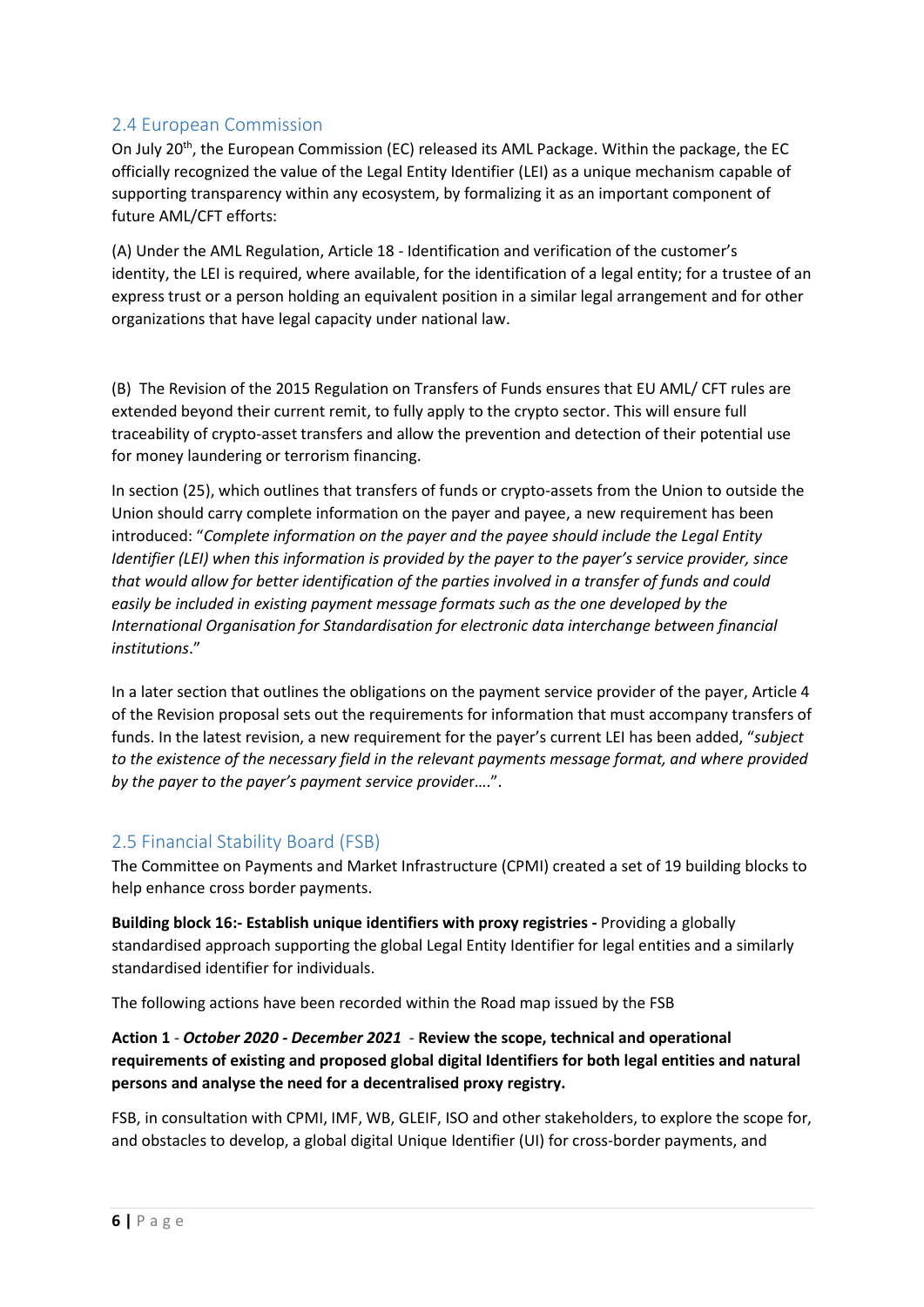potentially other financial transactions, that takes into account existing identifiers, including the LEI for legal entities and identifiers for individuals.

The review would also consider mechanisms to match UIs with payment information, such as via a proxy registry, take into account the work of relevant standard setting bodies, including the FATF, on technical, governance, or policy issues, and analyse how to map to existing identifiers.

#### **Action 2** - *June 2021 - June 2022 -* **Determine the next steps to promote the use of a (global) digital UI framework and decentralised proxy registry in jurisdictions**

FSB in close coordination with GLEIF, the LEI ROC and national authorities to explore the options to improve adoption of the LEI.

*December 2021 - October 2022* - If there is consensus that a new identifier is necessary, FSB, in consultation with CPMI, IMF, WB, ISO and other stakeholders, to assess existing proxy databases for personal identifiers, propose standard design principles for these databases, and define minimum requirements for personal identifiers.

#### **Action 3** - *December 2021 - October 2022 -* **If necessary: Implementation and progress monitoring.**

If consensus is achieved on a possible new UI and new interoperable proxy databases, FSB to create an appropriate governance for the UI and for the interlinking of databases (based on the data sharing principles developed in BB 8). However, the decision to implement it should lie with the individual countries (that may have to adjust regulation accordingly). October 2022 - October 2023 UI-Governance body that is established to begin registering of participants. Start of the voluntary scheme. October 2023 - October 2024 National authorities to explore the processes involved in a possible adoption of a global digital unique identifier on a national level or the interlinking of existing identifiers.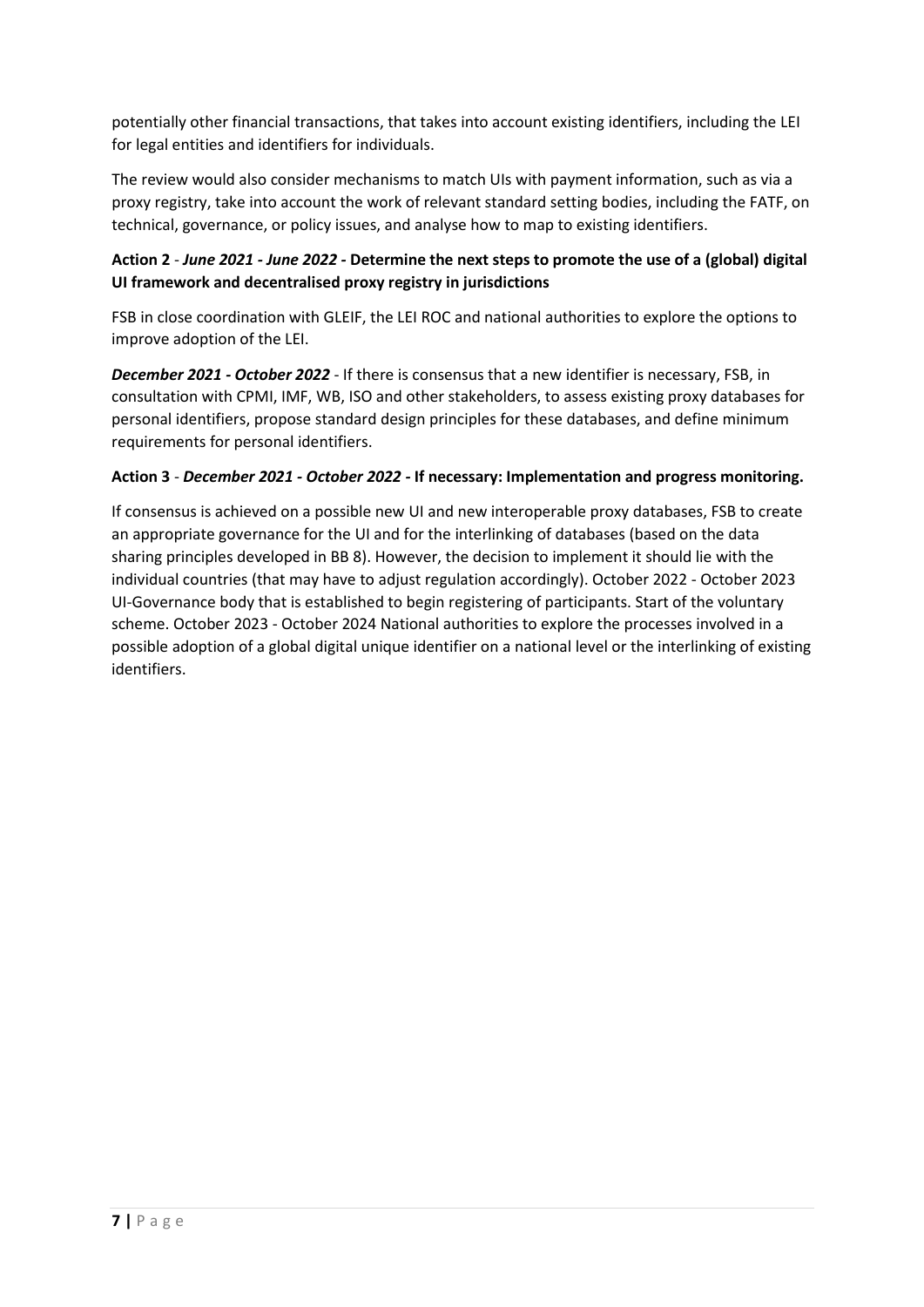# <span id="page-7-0"></span>3 Use Cases

This section of the document will outline various use cases where the LEI can be used. A description and flow diagram for each use case is present with associated benefits and any challenges or implications that they bring.

#### <span id="page-7-1"></span>3.1 Use case 1 - Sanctions Screening

| Description                         | LEI being present on a payment can ensure that the processing of the<br>payment is "fast-tracked". The presence of an LEI can ensure that any<br>Sanctions hits can be resolved in a far more efficient manner. Utilization of<br>the GLEIF database can provide validation of data and provide rich<br>information back to an operator regarding the legal entity within a<br>payment. |
|-------------------------------------|-----------------------------------------------------------------------------------------------------------------------------------------------------------------------------------------------------------------------------------------------------------------------------------------------------------------------------------------------------------------------------------------|
| <b>Benefits</b>                     | By adding an LEI into exclusion / white lists, false positive matches can<br>be prevented.<br>Requests for information can be supported with information held at<br>GLEIF again Legal Entities quoted in a payment                                                                                                                                                                      |
| Challenges /<br><b>Implications</b> | The Regulators support is required in order to get the LEI added into<br>the sanctions lists                                                                                                                                                                                                                                                                                            |
| <b>Market Practice</b>              | Not applicable                                                                                                                                                                                                                                                                                                                                                                          |

## <span id="page-7-2"></span>3.1.1 Use case 1 - Sanctions Screening – diagram

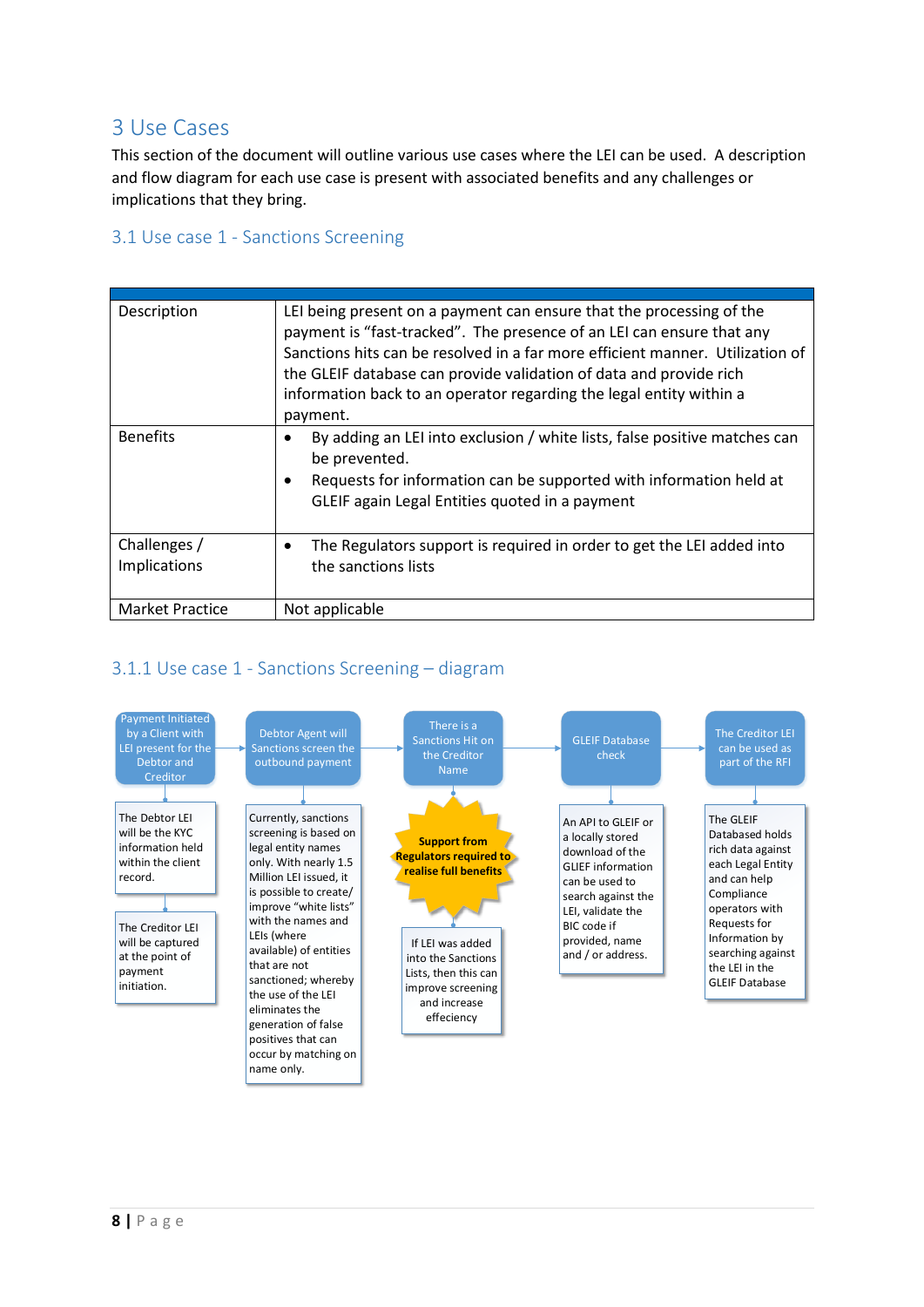# <span id="page-8-0"></span>3.2 Use case 2 – Know Your Customer (KYC), Screening for Customer on-boarding

| Description                  | KYC / Onboarding has lots of limitations today. When onboarding clients<br>that may be part of the same legal entity or sub entity of the parent legal<br>entity, there is nothing today which can confirm a group structure,<br>relationship between the legal entities of hierarchy. As the relationship to<br>the Legal Entity is unknown, onboarding can therefore need to be done<br>from scratch and duplicated.<br>Currently there is no ability for FI's to share KYC information. LEI can<br>provide an FI clear sight of the legal entity relationships and hierarchy and<br>this can ensure that clients are not misidentified. The LEI can provide FI's<br>with rich information about the legal entity instantly. The LEI can enable<br>FI's to move to an environment where KYC information performed at<br>different FIs can be utilised and used to improve the onboarding process.<br>This can be done by FI's becoming Validation Agents.<br>A Validation Agent is an FI that has the ability to issue LEIs. The KYC<br>information required for being issued an LEI, is the same information that<br>is captured in order to onboard clients (KYC) at FI's. |
|------------------------------|--------------------------------------------------------------------------------------------------------------------------------------------------------------------------------------------------------------------------------------------------------------------------------------------------------------------------------------------------------------------------------------------------------------------------------------------------------------------------------------------------------------------------------------------------------------------------------------------------------------------------------------------------------------------------------------------------------------------------------------------------------------------------------------------------------------------------------------------------------------------------------------------------------------------------------------------------------------------------------------------------------------------------------------------------------------------------------------------------------------------------------------------------------------------------------|
| <b>Benefits</b>              | Makes KYC processes quicker and more efficient for FI's<br>$\bullet$<br>Reduces onboarding costs 5-10% <sup>2</sup><br>$\bullet$<br>Reduces the risk of AML fines<br>$\bullet$<br>Improves the client experience<br>$\bullet$<br>Reduces the risk of clients being misidentified<br>$\bullet$<br>Improves internal data management processes at the FI and ensures,<br>$\bullet$<br>greater consistency with standardized entity reference data<br>Industry level re-use of KYC data across FI's can be utilised<br>$\bullet$                                                                                                                                                                                                                                                                                                                                                                                                                                                                                                                                                                                                                                                  |
| Challenges /<br>Implications | Policy changes require for FI's to be able to utilise the KYC performed<br>$\bullet$<br>by other FI's across the industry<br>FI uptake to become Validation Agents<br>$\bullet$<br>The format of the Structured Address held at GLEIF does not match<br>$\bullet$<br>exactly to the ISO 20022 Structured Address format.                                                                                                                                                                                                                                                                                                                                                                                                                                                                                                                                                                                                                                                                                                                                                                                                                                                       |
| <b>Market Practice</b>       | Not applicable (Except when Financial institutions adopt the Validation<br>Agent model)                                                                                                                                                                                                                                                                                                                                                                                                                                                                                                                                                                                                                                                                                                                                                                                                                                                                                                                                                                                                                                                                                        |

<span id="page-8-1"></span><sup>2</sup> McKinsey Research is calculation is based on the FTE productivity gain of (10% to 15% [~2-4 hours] of ~25 hours per onboarding case) multiplied by percentage of total onboarding costs attributable to FTEs (~57%) then multiplied by the estimated to industry spend on client onboarding (\$40 billion per year). FTE productivity was based on "voice of customer" and<br>expert interviews and includes both th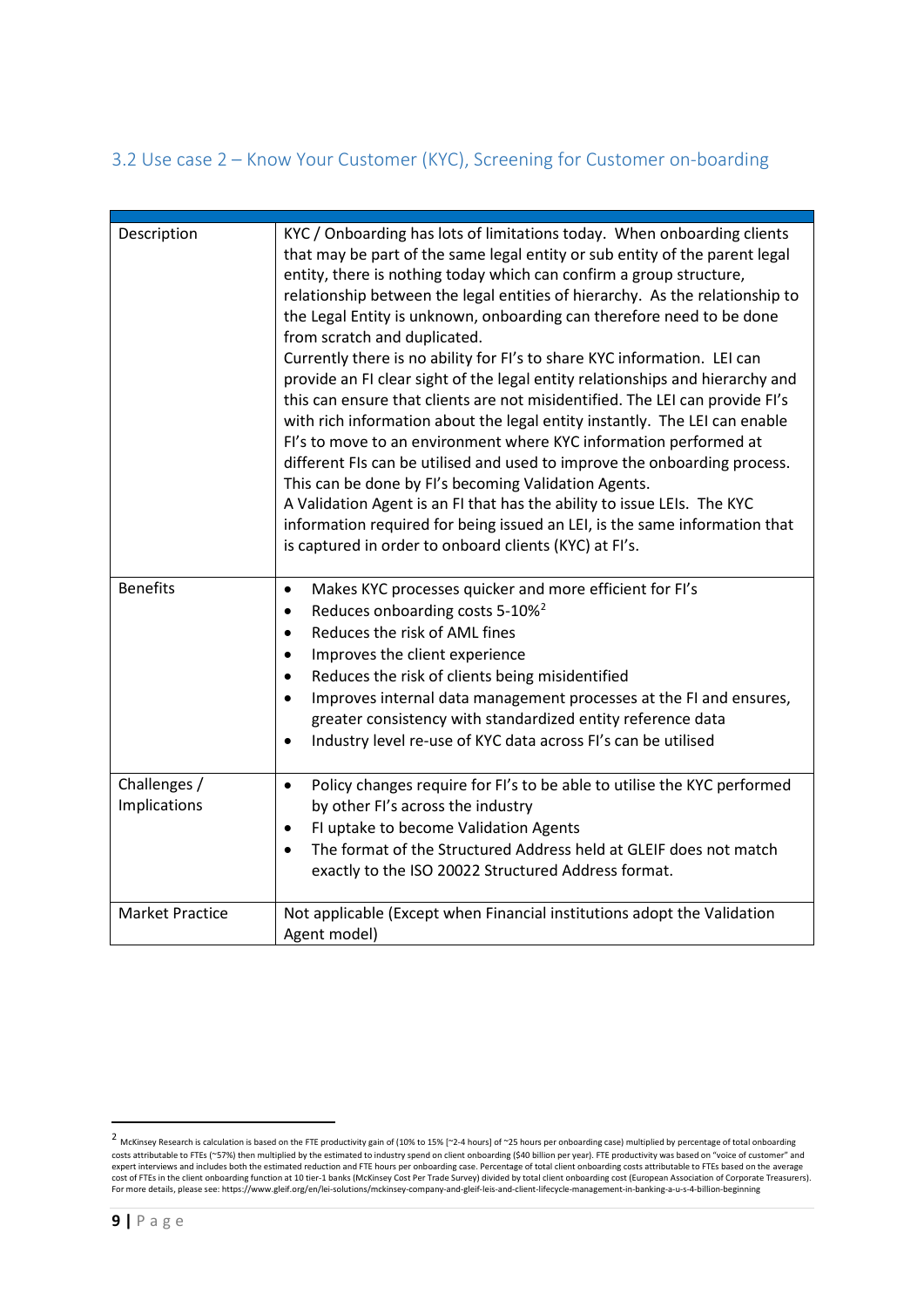# <span id="page-9-0"></span>3.2.1 Use case 2 – KYC, Screening for Customer on-boarding - diagram



# <span id="page-9-1"></span>3.3 Use Case 3 – Corporate Invoice Reconciliation

| Description | Use of elnvoices (e.g., in UBL format) signed with debtor's LEI embedded<br>digital certificates enables data to be automatically parsed and match the<br>person authorizing the payment with the entity.                               |
|-------------|-----------------------------------------------------------------------------------------------------------------------------------------------------------------------------------------------------------------------------------------|
|             | The Debtor can verify the supplier by a single call using the supplier's LEI and<br>verify the supplier's identity via GLEIF API within milliseconds<br>- if verified proceed with the payment order<br>- if not stop the payment order |
|             | The Debtor Agent can easily verify the Creditor Agent and creditor by a single<br>call using the creditor agent's and creditor's LEI and retrieve the BIC for the<br>Creditor Agent.                                                    |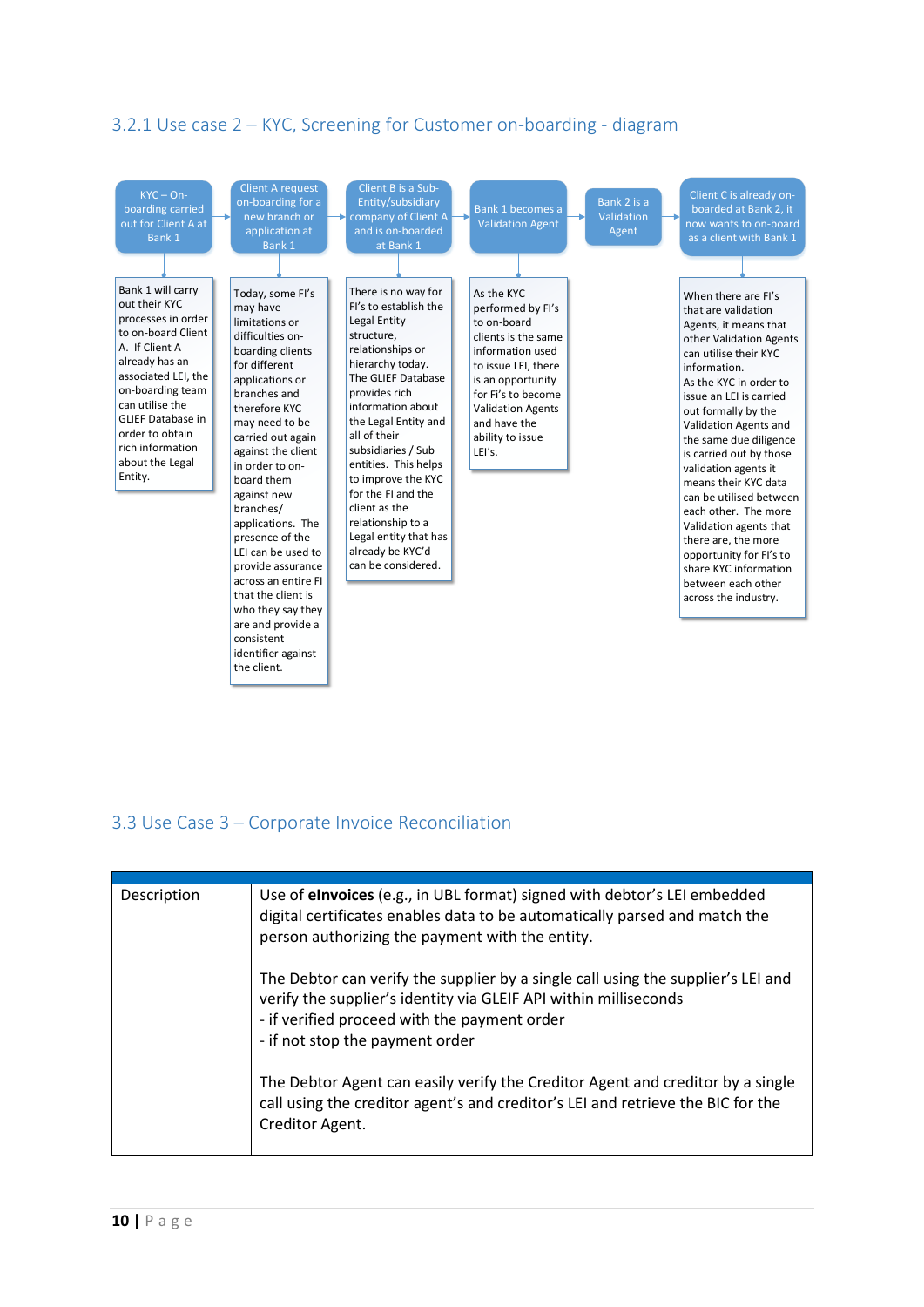|                        | The Creditor Agent can proceed with the payment to creditor $-$ no need to<br>lose time to re-verify the creditor identity.<br>Once the creditor is paid, the notification of payment status is sent to the<br>debtor                                                                                                                                                                                                                                                                                                                                                                                                                                                                                           |  |
|------------------------|-----------------------------------------------------------------------------------------------------------------------------------------------------------------------------------------------------------------------------------------------------------------------------------------------------------------------------------------------------------------------------------------------------------------------------------------------------------------------------------------------------------------------------------------------------------------------------------------------------------------------------------------------------------------------------------------------------------------|--|
| <b>Benefits</b>        | Automation - no need for manual name reconciliation<br>$\bullet$<br>Trust, authenticity and reliability of documents<br>$\bullet$<br>Better client user experience<br>٠<br>Flag possible fraud attempts – strengthen existing KYC procedures<br>٠<br>Full transparency of parties to the transaction from start to end<br>$\bullet$<br>LEI, BIC can be obtained with single call to open GLEIF API<br>$\bullet$<br>Standardize customer reference data and provide richer data in a<br>structured format<br>Increase comprehensiveness of the ISO 20022<br>٠<br>Encompassing coverage- no limitation of jurisdiction or operating system<br>٠<br>Interoperability across various platforms/systems<br>$\bullet$ |  |
| Challenges /           | The Debtor Agent must verify the debtor/creditor LEIs before initiating the                                                                                                                                                                                                                                                                                                                                                                                                                                                                                                                                                                                                                                     |  |
| Implications           | payment to the Creditor Agent                                                                                                                                                                                                                                                                                                                                                                                                                                                                                                                                                                                                                                                                                   |  |
| <b>Market Practice</b> | Not Applicable                                                                                                                                                                                                                                                                                                                                                                                                                                                                                                                                                                                                                                                                                                  |  |

# <span id="page-10-0"></span>3.3.1 Use Case 3 – Corporate Invoice Reconciliation – diagram



transaction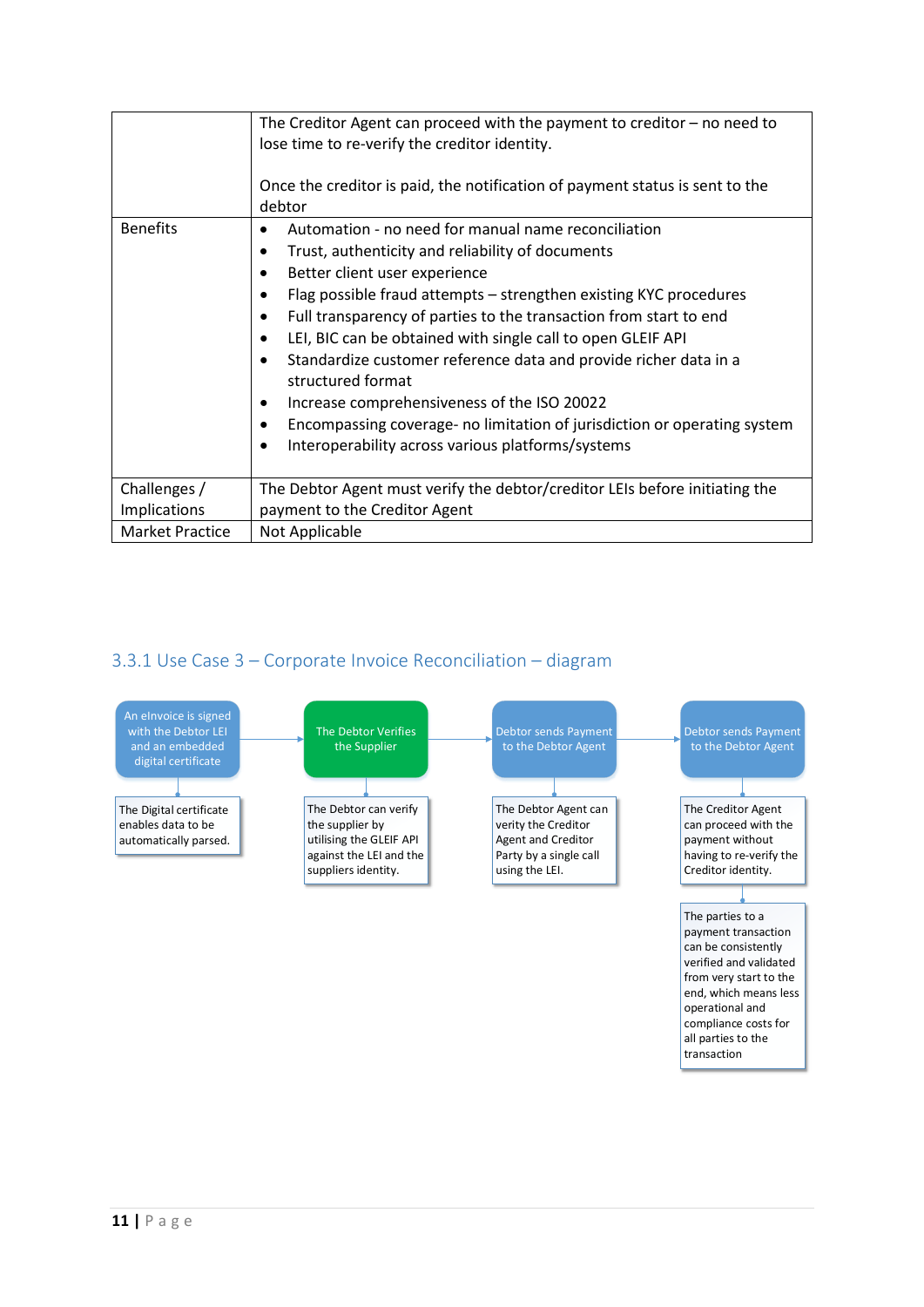<span id="page-11-0"></span>3.4 Use Case 4 – Corporate Treasurer - Fraud detection and fight against vendor scams

| Description<br><b>Benefits</b>         | Today, vendor scams happen very often as suppliers and vendors mainly use<br>emails for exchanging information regarding payments. Using emails as the<br>main instrument for bank account information provides a convenient basis for<br>fraudsters. Fraudsters contacts the supplier acting as an accounting officer of<br>the vendor and asks about information relating to the current payment of<br>invoices. Second, they contact the vendor, acting as your supplier. The<br>fraudster notifies a bank account change, and sends the vendor real invoices,<br>with modified account number and bogus telephone numbers.<br>Most of the times fraudulent activity occurs due to the fact that the buyer<br>does not notice very small differences in the email address. This fraud is<br>generally detected too late to expect a fund recall.<br>If a secure mechanism is established between the vendor and supplier, the<br>fraud detection can be maximized and vendor scams can be reduced.<br>Vendors will ask their suppliers:<br>- to provide their LEI<br>- to own a eIDAS legal representative or business stamp, or a digital<br>certificate with LEI embedded<br>Starting from the first time, whenever a supplier wants to communicate its<br>bank account number for payments, it will be done using a secure mechanism<br>based on the LEI.<br>The vendor shifts the responsibility of correct information to the supplier<br>$\bullet$ |
|----------------------------------------|-------------------------------------------------------------------------------------------------------------------------------------------------------------------------------------------------------------------------------------------------------------------------------------------------------------------------------------------------------------------------------------------------------------------------------------------------------------------------------------------------------------------------------------------------------------------------------------------------------------------------------------------------------------------------------------------------------------------------------------------------------------------------------------------------------------------------------------------------------------------------------------------------------------------------------------------------------------------------------------------------------------------------------------------------------------------------------------------------------------------------------------------------------------------------------------------------------------------------------------------------------------------------------------------------------------------------------------------------------------------------------------------------------------------------------------------------------------|
|                                        | by bringing the requirement that the document submitted to be signed<br>with the LEI embedded digital certificate.<br>The vendor and supplier have a secure and digital way of information<br>$\bullet$                                                                                                                                                                                                                                                                                                                                                                                                                                                                                                                                                                                                                                                                                                                                                                                                                                                                                                                                                                                                                                                                                                                                                                                                                                                     |
|                                        | exchange which the LEI is the common denominator.<br>When the LEI and the bank account does not match in the Enterprise<br>$\bullet$                                                                                                                                                                                                                                                                                                                                                                                                                                                                                                                                                                                                                                                                                                                                                                                                                                                                                                                                                                                                                                                                                                                                                                                                                                                                                                                        |
|                                        | Resource Planning (ERP) of the vendor, vendor gets a notification that this<br>can be a fraud attempt. The LEI helps to detect fraud attempts in an early<br>stage.                                                                                                                                                                                                                                                                                                                                                                                                                                                                                                                                                                                                                                                                                                                                                                                                                                                                                                                                                                                                                                                                                                                                                                                                                                                                                         |
|                                        | If the LEI is included in the payment order from vendor to the bank and<br>$\bullet$<br>bank checks the IBAN and LEI, the fraud can be totally avoided.                                                                                                                                                                                                                                                                                                                                                                                                                                                                                                                                                                                                                                                                                                                                                                                                                                                                                                                                                                                                                                                                                                                                                                                                                                                                                                     |
| Challenges /                           | The supplier shall agree to sign the document with the LEI embedded digital                                                                                                                                                                                                                                                                                                                                                                                                                                                                                                                                                                                                                                                                                                                                                                                                                                                                                                                                                                                                                                                                                                                                                                                                                                                                                                                                                                                 |
| Implications<br><b>Market Practice</b> | certificate.<br>Not applicable                                                                                                                                                                                                                                                                                                                                                                                                                                                                                                                                                                                                                                                                                                                                                                                                                                                                                                                                                                                                                                                                                                                                                                                                                                                                                                                                                                                                                              |
|                                        |                                                                                                                                                                                                                                                                                                                                                                                                                                                                                                                                                                                                                                                                                                                                                                                                                                                                                                                                                                                                                                                                                                                                                                                                                                                                                                                                                                                                                                                             |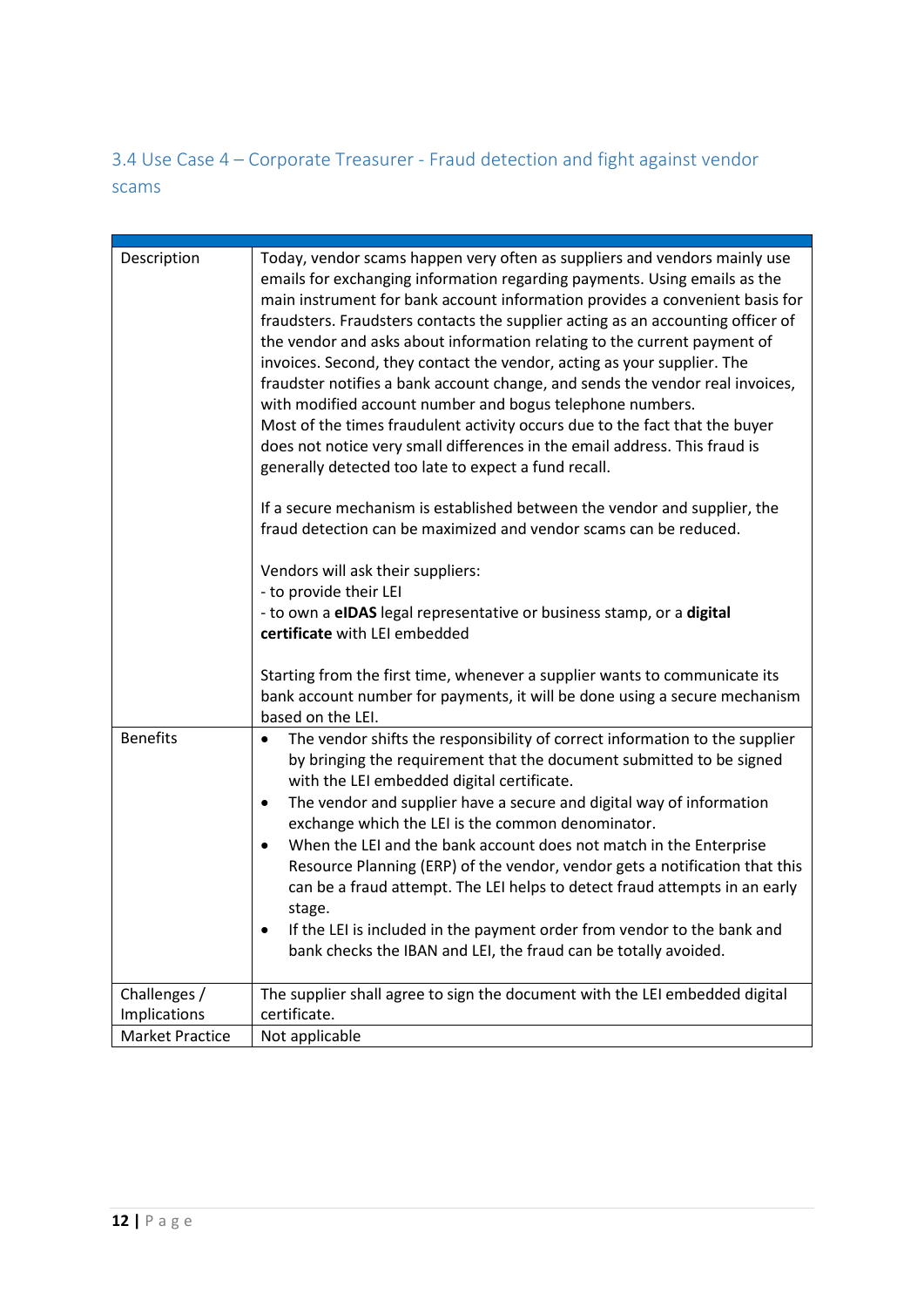# <span id="page-12-0"></span>3.4.1 Use Case 4 – Corporate Treasurer - Fraud detection and fight against vendor scams – diagram

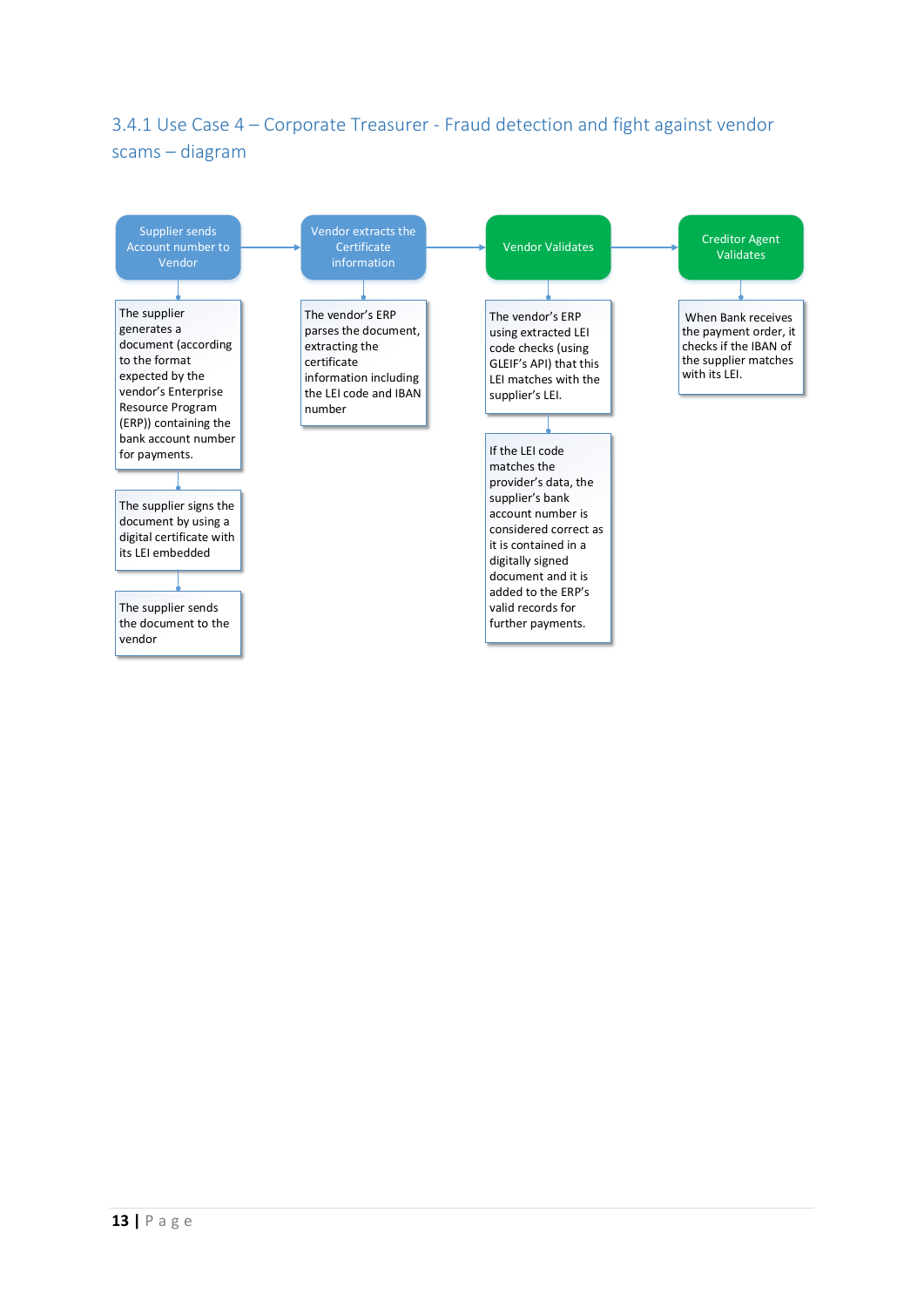#### <span id="page-13-0"></span>3.5 Use case 5 – Account to account owner Validation

| Description                         | When matching a name of a client to an account on an incoming payment<br>or as part of Confirmation of Payee, as there are so many permutations for<br>how a name can be written, the matching criteria must allow for a certain<br>level of mismatch and the validation between the name and account<br>number can take longer than necessary. If LEI is provided, then this is an<br>exact identifier that can provide a 100% match and validation in<br>milliseconds. This can also identify fraudulent payments or money<br>laundering by ensuring that the account being credited matches the LEI<br>provided for the Creditor. This validation can be performed by the<br>Creditor Agent. |  |
|-------------------------------------|-------------------------------------------------------------------------------------------------------------------------------------------------------------------------------------------------------------------------------------------------------------------------------------------------------------------------------------------------------------------------------------------------------------------------------------------------------------------------------------------------------------------------------------------------------------------------------------------------------------------------------------------------------------------------------------------------|--|
| <b>Benefits</b>                     | Exact matching criteria for account to account owner.<br>Speeds up the matching process to milliseconds<br>Helps the Creditor Agent perform a level of validation when receiving a<br>payment, to ensure that the Creditor LEI matches the account number<br>that they hold for that client / Legal entity.                                                                                                                                                                                                                                                                                                                                                                                     |  |
| Challenges /<br><b>Implications</b> | The Uptake of LEI across the Industry<br>٠                                                                                                                                                                                                                                                                                                                                                                                                                                                                                                                                                                                                                                                      |  |
| <b>Market Practice</b>              | Not applicable                                                                                                                                                                                                                                                                                                                                                                                                                                                                                                                                                                                                                                                                                  |  |

# <span id="page-13-1"></span>3.5.1 Use case 5 – Account to account owner Validation 2 Scenarios:- a) Conformation Of Payee and b) Creditor Agent Validation - diagram

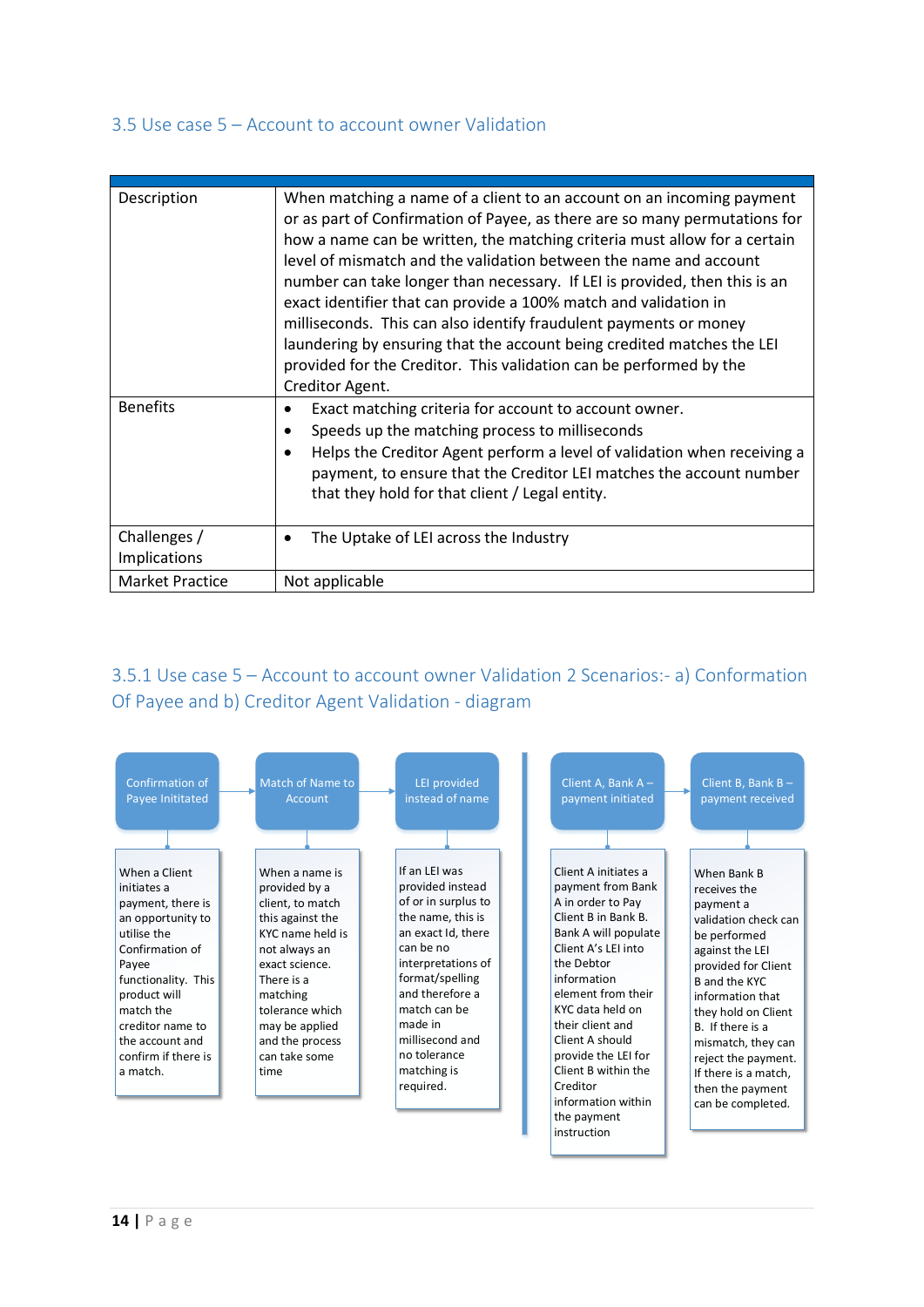# <span id="page-14-0"></span>4 Becoming a Validation Agent

This section of the document explains what a validation agent is and what benefits can be realised by Financial institutions becoming Validation Agents.

The information that FI's gather in order to KYC and on-board clients is the same information that is required in order to issue an LEI (Document, Data collection and Verification procedures) by an LEI Issuing Organization. Therefore (as mentioned in use case 4) there is an opportunity for FI's to becom[e Validation Agents](https://www.gleif.org/en/lei-solutions/validation-agents) which means they can provide LEI's to their corporate clients in collaboration with LEI Issuer Organization(s).

For clients and LEI Issuers, the processes to issue an LEI requires time and effort to complete. The collection and validation and delivery of data can require several exchanges and incur periods of processing between each and multiple rounds of communication. This can cause duplication between FI and LEI issuer and cause frustration for the client due to the additional processing time and an inconvenient customer experience.

Now that LEI is becoming a mandatory data element to be provided in payments in some Countries there will be some clients that need an LEI in order to fully on-board. In this case an FI's own time to revenue is impacted as the Onboarding process cannot be completed until the client obtains an LEI.

A significant opportunity therefore exists to address these issues by de-duplicating the entity identification procedures that are currently shared between the FI and the LEI issuer.

The creation of the Validation Agent framework empowers FI's to leverage their existing "Know your customer" (KYC), anti-money laundering (AML) and other regulated business as usual Onboarding processes, to obtain an LEI for their client when verifying their identity during the initial Onboarding or stand client refresh update procedures. FI's acting as Validation Agents can liaise with the LEI issuer on its client's behalf to validate that these key data checks and processes have been undertaken.

## <span id="page-14-1"></span>4.1 FI's acing as Validation Agents can benefit from

- A greatly streamlined LEI issuance process for clients, resulting in an enhanced client experience for Onboarding and lifecycle management.
- Digitisation of its Onboarding processes based on standardised Legal entity data instead of siloed information and legacy systems.
- Additional opportunities to add client value and achieve market differentiation
- Enhanced Internal data management processes and therefore reduced costs
- A uniquely powerful foundation upon which to innovate and develop new digital services and revenue opportunities.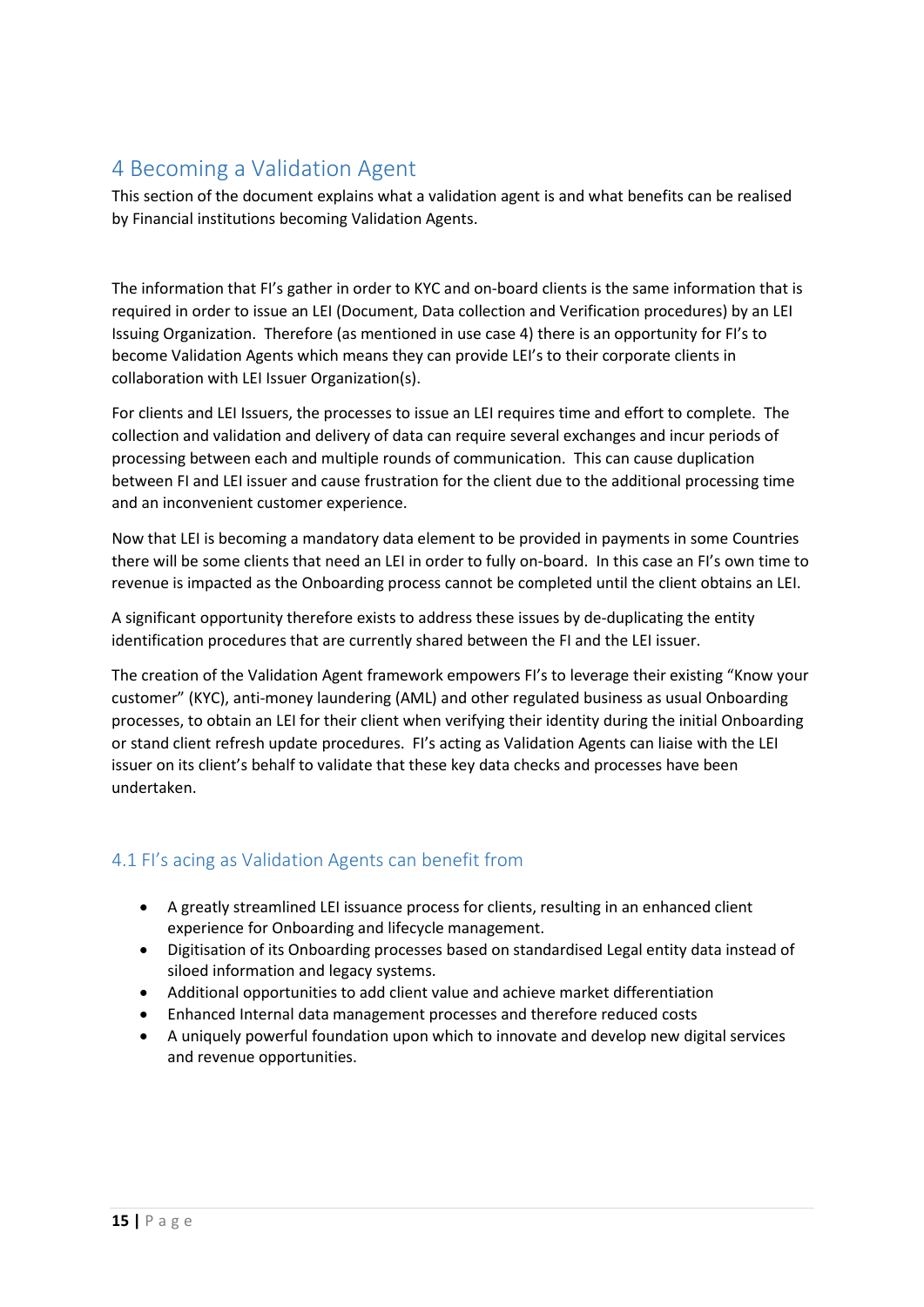# <span id="page-15-0"></span>5 Summary of Benefits that the LEI bring

| Corporate invoice reconciliation                  | Automation - no need for manual name reconciliation<br>$\bullet$<br>Trust, authenticity and reliability of documents<br>$\bullet$<br>Better client user experience<br>Flag possible fraud attempts - strengthen existing KYC<br>procedures<br>Full transparency of parties to the transaction from<br>$\bullet$<br>start to end<br>LEI, BIC can be obtained with single call to open GLEIF<br><b>API</b><br>Standardize customer reference data and provide<br>$\bullet$<br>richer data in a structured format<br>Increase comprehensiveness of the ISO 20022<br>Encompassing coverage- no limitation of jurisdiction<br>$\bullet$<br>or operating system<br>Interoperability across various platforms/systems                                                  |
|---------------------------------------------------|-----------------------------------------------------------------------------------------------------------------------------------------------------------------------------------------------------------------------------------------------------------------------------------------------------------------------------------------------------------------------------------------------------------------------------------------------------------------------------------------------------------------------------------------------------------------------------------------------------------------------------------------------------------------------------------------------------------------------------------------------------------------|
| Fraud detection and fight against<br>vendor scams | The vendor shifts the responsibility of correct<br>$\bullet$<br>information to the supplier by bringing the<br>requirement that the document submitted to be<br>signed with the LEI embedded digital certificate.<br>The vendor and supplier have a secure and digital way<br>of information exchange which the LEI is the common<br>denominator.<br>When the LEI and the bank account does not match in<br>the Enterprise Resource Planning (ERP) of the vendor,<br>vendor gets a notification that this can be a fraud<br>attempt. The LEI helps to detect fraud attempts in an<br>early stage.<br>If the LEI is included in the payment order from vendor<br>$\bullet$<br>to the bank and bank checks the IBAN and LEI, the<br>fraud can be totally avoided. |
| Sanctions screening                               | By adding an LEI into exclusion / white lists, false<br>positive matches can be prevented.<br>Requests for information can be supported with<br>$\bullet$<br>information held at GLEIF again Legal Entities quoted<br>in a payment                                                                                                                                                                                                                                                                                                                                                                                                                                                                                                                              |
| KYC, Screening for Customer<br>Onboarding         | Makes KYC processes quicker and more efficient for<br>$\bullet$<br>FI's<br>Reduces Onboarding costs 5-10%<br>$\bullet$<br>Reduces the risk of AML fines<br>$\bullet$<br>Improves the Client experience<br>Reducing the risk of clients being misidentified<br>Improves internal data management processes at the<br>$\bullet$<br>FI and ensures, greater consistency with standardized<br>entity reference data                                                                                                                                                                                                                                                                                                                                                 |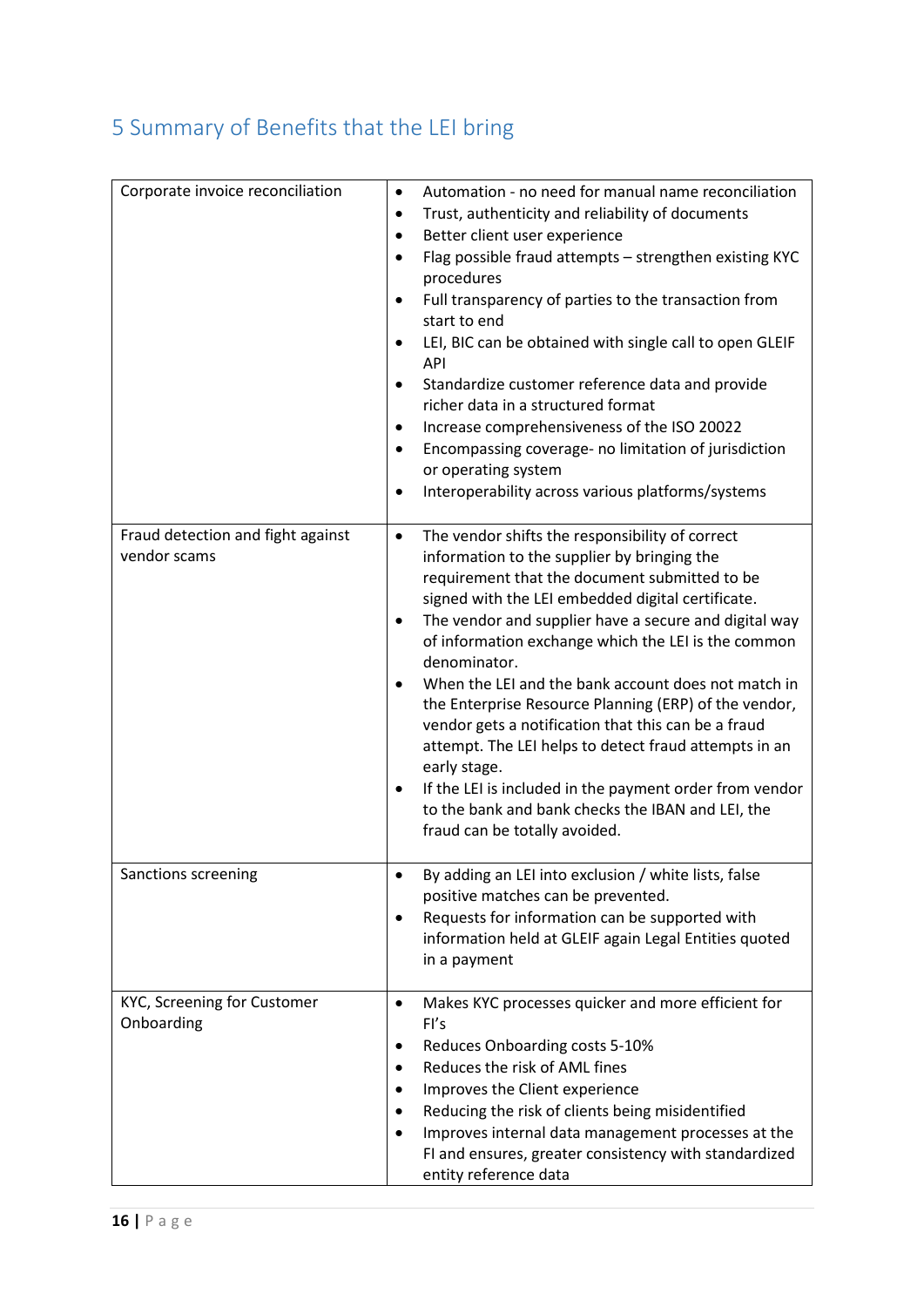|                                               | Industry level re-use of KYC data across FI's can be<br>$\bullet$<br>utilised                                                                                                                                                                                                                                                                                                                                                                                                                                                                                                                                                                                 |
|-----------------------------------------------|---------------------------------------------------------------------------------------------------------------------------------------------------------------------------------------------------------------------------------------------------------------------------------------------------------------------------------------------------------------------------------------------------------------------------------------------------------------------------------------------------------------------------------------------------------------------------------------------------------------------------------------------------------------|
| <b>Account to Account Owner</b><br>Validation | Exact matching criteria for account to account owner.<br>٠<br>Speeds up the matching process to milliseconds<br>Helps the Creditor Agent perform a level of validation<br>when receiving a payment, to ensure that the Creditor<br>LEI matches the account number that they hold for<br>that client / Legal entity.                                                                                                                                                                                                                                                                                                                                           |
| LEI in digital trade finance<br>documentation | The LEI can play a role in facilitating interoperability<br>٠<br>across trade platforms. For example, in a digital letter<br>of credit, FIs can easily verify counterparties thanks to<br>the LEI in a few seconds instead of lengthy paperwork<br>send in/out                                                                                                                                                                                                                                                                                                                                                                                                |
| General                                       | Improves Straight Through Processing / Fast tracks<br>$\bullet$<br>payments<br>Data Management in FIs: Improved quality and<br>٠<br>accuracy of data<br>Use of LEI for ordering party in outbound payment for<br>precision and full transparency<br>Use of LEI for beneficiary in outbound for precision<br>$\bullet$<br>and full transparency<br>Use of mapping of BIC to LEI via GLEIF API or SWIFTRef<br>$\bullet$<br>BIC-LEI Relationship File https://www.swift.com/our-<br>solutions/compliance-and-shared-<br>services/swiftref/swiftref-bic-lei-relationship-file<br>Unique identifier for FI's that can be used across<br>٠<br>multiple applications |

# <span id="page-16-0"></span>6 Next Steps

With the LEI being a mandatory identifier that is already required within certain payments, the scope of the Payment messages that mandate LEI will increase across the communities and Industry. The LEI is part of the FSB's approach to improving Cross Border Payments and is being adopted across Market Infrastructures at a fast pace. As outlined within this paper there are true benefits that the LEI can bring to both Financial Institutions and Corporate / Business Banking clients. It is imperative that FI's communicate to their clients which payments will require LEI to be present and also the benefits that they can realise once they utilise the LEI's such as increased STP and faster more efficient payments. In order to unlock the full benefits, Financial Institutions should take up the opportunity to become Validation Agents which will not only improve the KYC processes across the industry but will also provide their clients with the ability to use their FI as a one stop shop when wanting to open accounts and obtain LEI's. The LEI should be embraced across the industry and looked at as a great opportunity to improve rather than any type of burden for Financial institutions